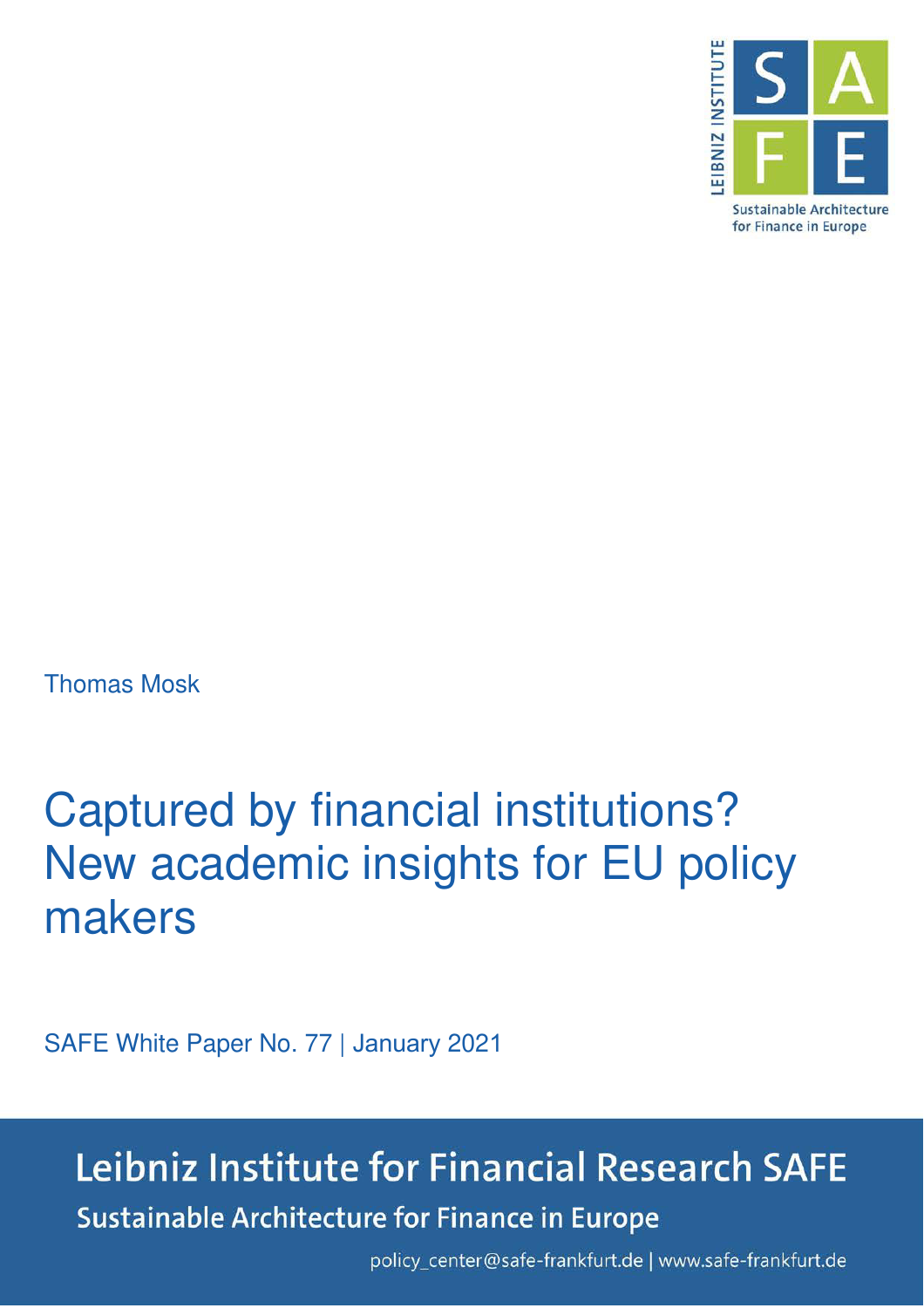### **Captured by financial institutions? New academic insights for European policymakers**

*Thomas Mosk, University of Zurich, and Leibniz Institute SAFE*

#### December 2020

#### *Abstract*

*This policy white paper shows, using data on European Commission (EC) lobby meetings, that financial institutions and finance trade associations have substantial access to EC policymakers. While lobbying could transfer policy-relevant information and expertise to policymakers, it could also result in the capture of policymakers by the industry, which could harm consumers and taxpayers. How could policymakers prevent regulatory capture, but retain the benefits of the sector expertise in policy decisions? Awareness of regulatory capture by policymakers is one of the most important remedies. This paper provides an overview of the origins of the regulatory capture theory and recent academic evidence. The paper shows that regulatory capture could emerge in a variety of institutions and policy areas but is not ubiquitous and depends on the incentives of policymakers and the policy environment. Subsequently, the paper discusses various measures to prevent regulatory capture, such as more transparency, diverse expert groups, and cooling-off periods.*

#### **I. Introduction**

In the last decade, the European Union (EU) became the most important regulator of financial institutions in Europe. This transition included the establishment of the European Banking Authority in 2011, the introduction of the banking union in 2014 and the ongoing talks on the Capital Markets Union. Due to their new role, financial institutions ramped up their efforts to lobby EU institutions. The Corporate Europe Observatory of 2014 estimated that: "In total, the financial industry spends more than €120 million per year on lobbying in Brussels and employs more than 1700 lobbyists." This SAFE white paper shows, using data on European Commission (EC) lobby meetings, that financial institutions and finance trade associations have substantial access to EC policymakers.

European Commissioners, the members of their Cabinets, and Director-Generals are required to disclose the dates, locations, participants, and topics of discussions in lobby meetings. Commissioner Valdis Dombrovskis and the Directorate‑General (DG) for Financial Stability, Financial Services and

SAFE policy papers represent the authors' personal opinions and do not necessarily reflect the views of the Leibniz Institute for Financial Research SAFE or its staff.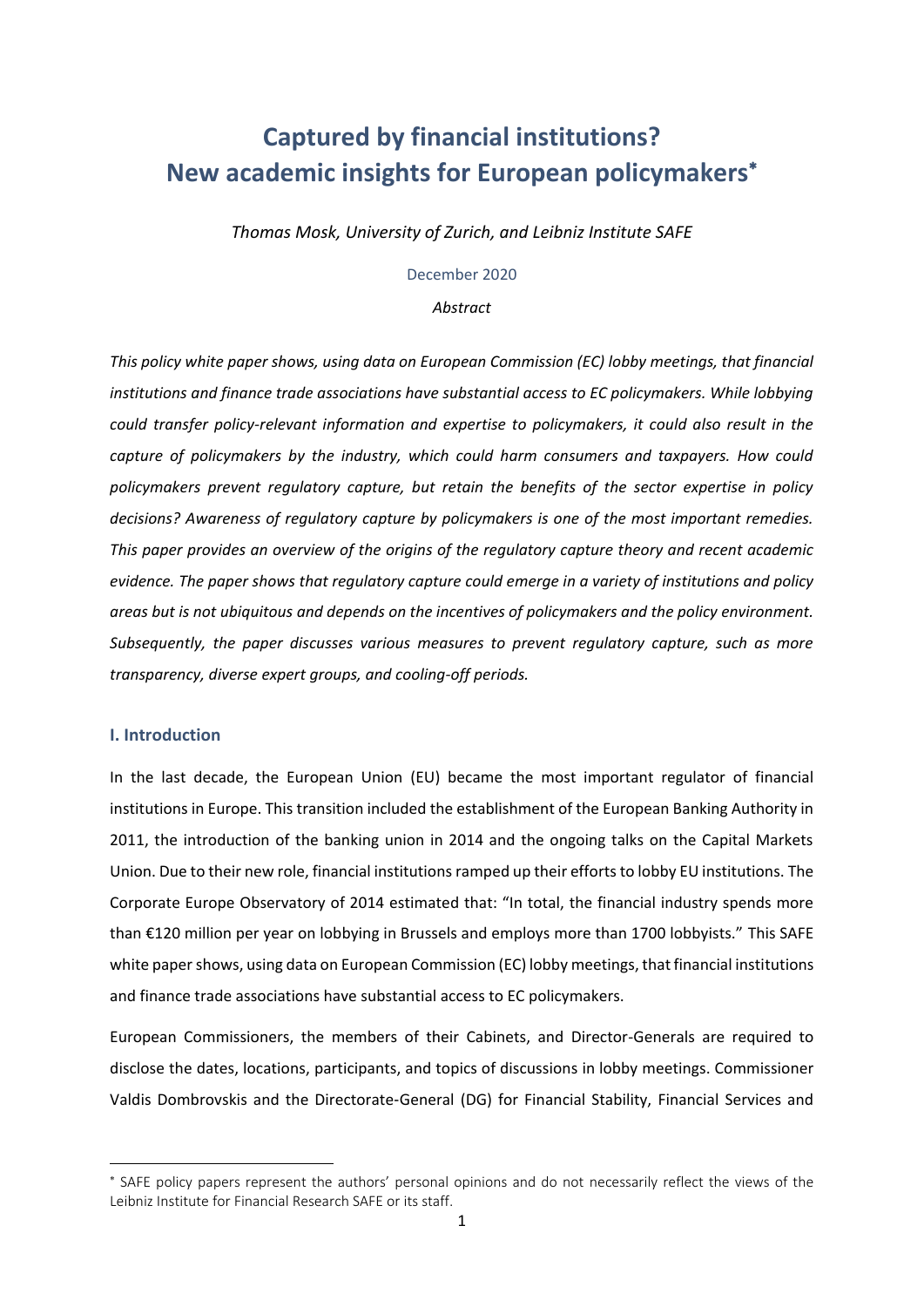Capital Markets Union, John Berrigan, are responsible for most finance policy areas in the Von der Leyen commission. Spanning the period between December 2019 and September 2020, Commissioner Dombrovskis and Director-General John Berrigan disclosed 240 lobby meetings. These 240 lobby meetings reveal that (a) about half of the lobby meetings are with finance industry lobbyists, (b) most of the finance industry lobbying is done by finance trade associations, and (c) consumer groups rarely meet with European Commission representatives.

These stylized facts on lobby meeting provide insights on the activities which usually happen behind closed doors. However, just meeting data alone do not reveal whether lobbying benefits financial institutions. One important challenge is to disentangle "quid pro quo" benefits from information transmission. The specific sectorial knowledge and expertise of financial institutions could benefit policymakers in picking the right policy options and support resource-constraint legislators with similar political views. Further, financial institutions exert their fundamental right to petition the government, allowing interest groups to present their views on public decisions that may affect them. However, critics of the financial lobby argue that financial institutions *capture* the regulators and supervisors which are in charge of regulating them (e.g. Admati 2016). For example, bank supervisors might supervise less strictly, because of their plans to continue their career after their term in the industry. Regulatory capture could benefit a small group of financial institutions, while the costs will be borne by consumers and the society at large, for example, by paying higher prices for financial products, weaker consumer protection, or lower financial stability.

One of the most important remedies to reduce capture is policymakers' awareness of this risk (Zingales 2013). This white paper explains the theory of *regulatory capture* and discusses recent academic research on finance industry lobbying. These insights could help policymakers to assess the risk of regulatory capture in their daily work. Finally, the paper discusses various measures to prevent regulatory capture, such as more transparency, diverse expert groups, and policies reducing quid-proquo opportunities.

#### **II. Access of the finance industry to the European Commission**

This section provides several stylized facts of the finance industry access to European Union institutions, using European Commission lobby meeting disclosure data. In 2014, the European Commission passed a decision that requires European Commissioners, the members of their Cabinets, and Director-Generals to publish the dates, locations, names, and topics of discussion in lobby meetings on their websites. These lobby meetings include meetings with multiple interest groups and bilateral meetings. Commissioner Valdis Dombrovskis is in the Von der Leyen commission (2019-2024) responsible for most finance policy areas, such as the banking union, green finance, the European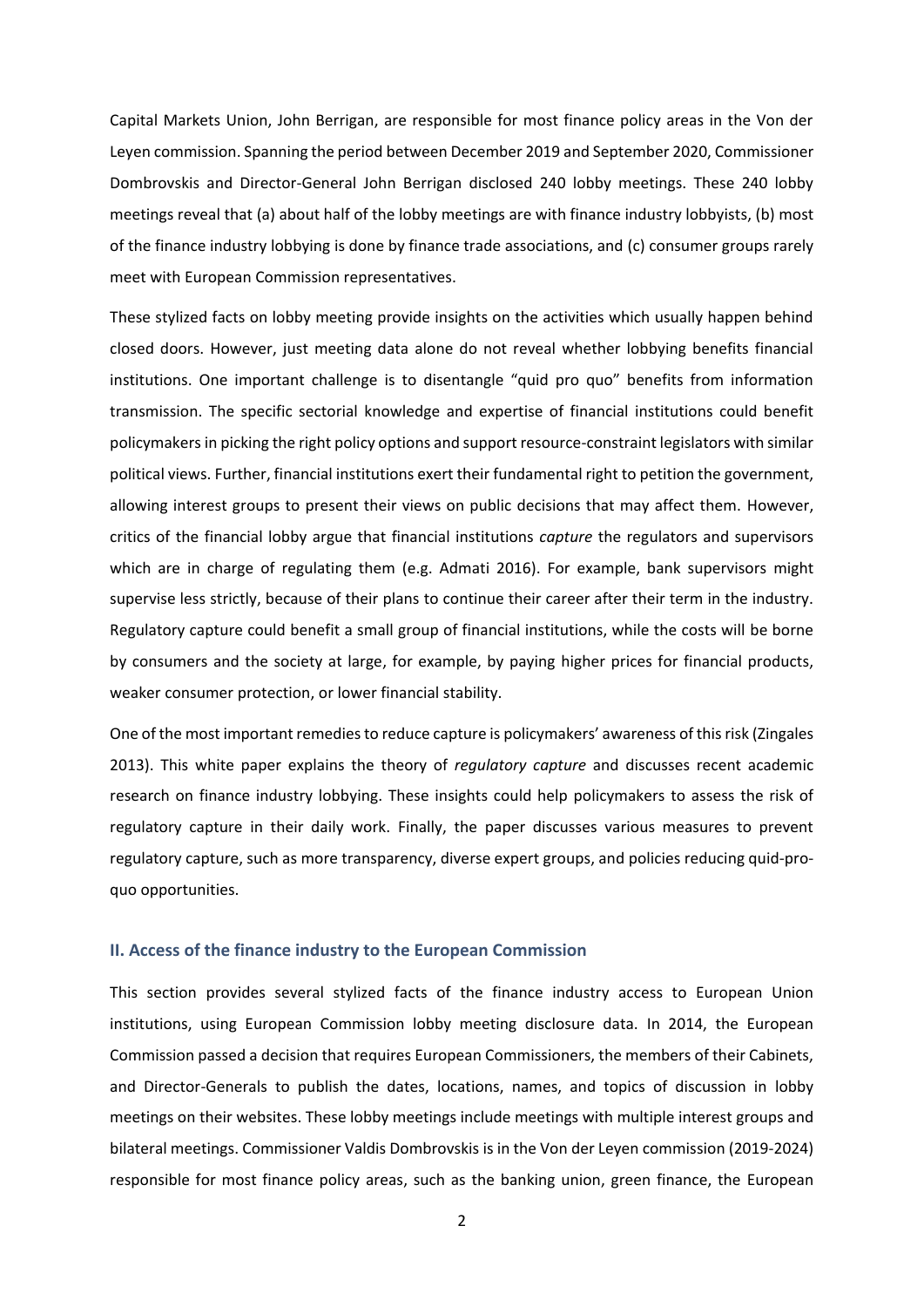Central Bank, money laundering, financial stability, and broader macroeconomic policies. The Directorate‑General for Financial Stability, Financial Services and Capital Markets Union is the Commission department responsible for EU policy on banking and finance, headed by DG John Berrigan. Of all 4,061 Von der Leyen commission lobby meetings, spanning from December 2019 to September 2020, 174 lobby meetings were with Commissioner Dombrovskis and his cabinet and 66 with Director-General John Berrigan (source: integritywatch.eu).<sup>1</sup> Table 1 reports the distributions of lobby organization types that met with Commissioner Dombrovskis, his cabinet, and DG Berrigan, revealing the following three observations:

- About half of the lobby meetings are with finance industry lobbyists
- Most of the finance industry lobbying is done by finance trade associations
- Consumer groups rarely meet with European Commission representatives

The first observation, that commission representatives most frequently meet with companies and industry representatives, is consistent with Transparency International (2015), showing that 75 percent of total meetings are with industry representatives. The second observation is that finance trade associations play an important role in the industry's lobbying effort. Finance trade associations are associations in a specific sector of the finance industry (e.g. commercial banks, insurance firms) for the advancement of members' common interests. Examples of European finance trade associations are the Association for Financial Markets in Europe (AFME), Insurance Europe, and national trade associations, such as the Bundesverband deutscher Banken, and the Fédération bancaire française. Lobbying is one of the main activities of finance trade associations, but they also organize conferences, trainings, networking events, publish magazines and educational materials, and engage in advertising and public relations. Finance trade associations do not only play an important role in the policy process in Europe. Adams and Mosk (2020) show that finance trade associations account for 41 percent of the industries' campaign contributions and 36 percent of the industry's lobby expenditures in the United States. European consumers are widely dispersed and thus face more difficulties in organizing themselves, which could reflect the small number of consumer groups participating in commission meetings. Other interest groups are the chambers of commerce, firms from other industries, and trade unions. As reported in table 1, these organizations are more likely to have meetings with commissioner Dombrovskis and his cabinet because their portfolio is broader than just financial markets, including societal and environmental goals as well as the digital transition. The most frequently lobbied topics

 $1$  Integrity Watch is an online database, funded by Transparency International EU, that collects meeting disclosure data from webpages of EC officials, and has been used by journalists and researchers to study lobbying in the EU (e.g. Biguri and Stahl 2019).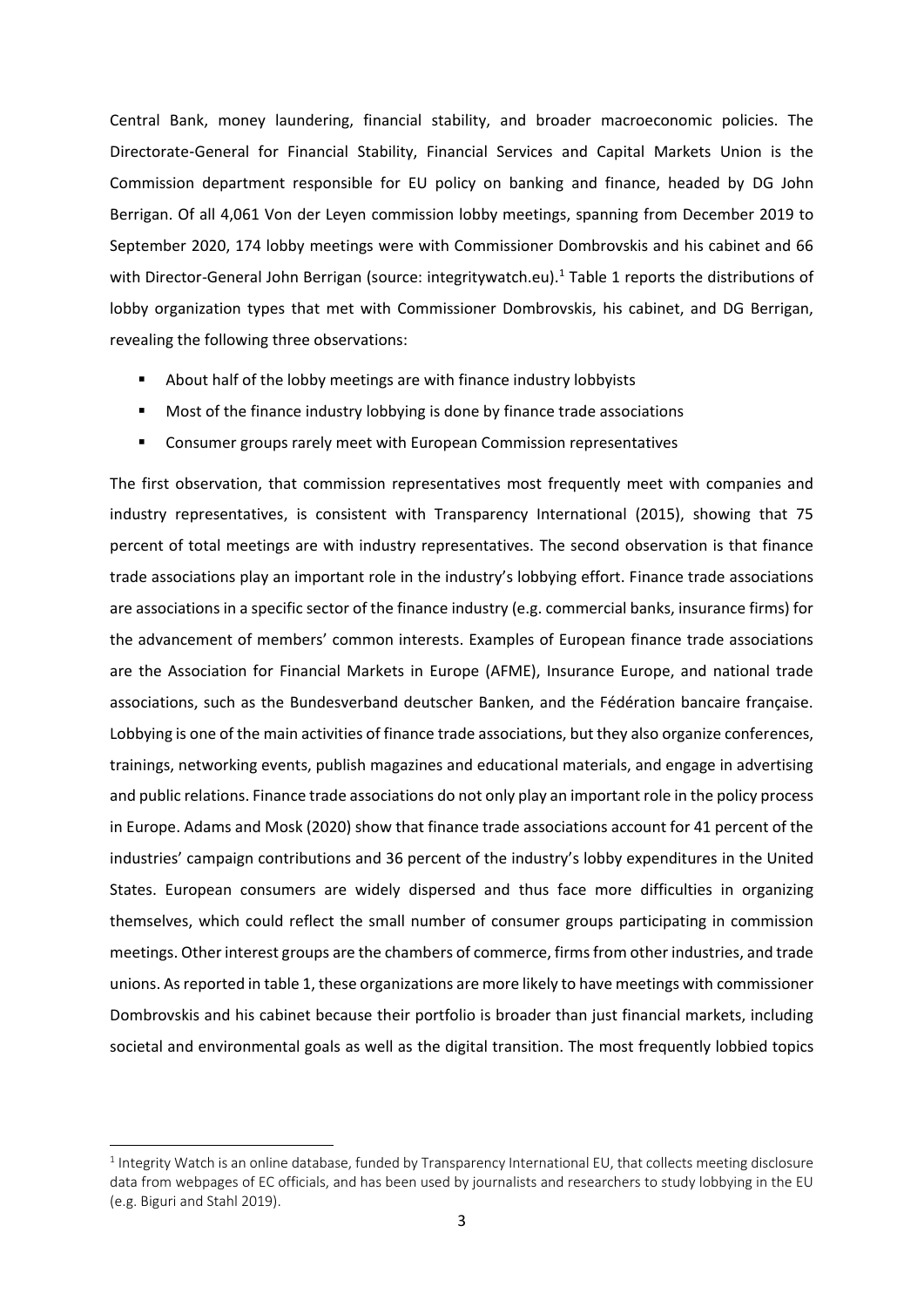are COVID-19 relief measures (23 percent of the meetings), sustainable finance (14 %), the Capital Markets Union (14%), and Basel III (10%).

Lobby meeting disclosures provide some insights on the activities which usually happen behind closed doors. However, simply observing that these meetings took place neither provides evidence that EC officials were captured by the finance industry, nor prevents regulatory capture from happening in the future. One of the most important remedies to reduce capture is to create awareness. The next two sections therefore discuss in detail the origins of regulatory capture theory, different types of capture and the economic mechanisms giving rise to regulatory capture, and state-of-the-art academic research on the finance industry lobby that studies the effect of lobbying on policies and the benefits to lobbying institutions.

|                                | Total | Commissioner Dombrovskis and | DG FISMA |
|--------------------------------|-------|------------------------------|----------|
|                                |       | cabinet                      |          |
| Finance trade associations (%) | 30    | 29                           | 33       |
| Financial institutions (%)     | 25    | 20                           | 39       |
| Consumer groups (%)            |       | 5                            |          |
| Other interest groups (%)      | 41    | 48                           | 26       |
| Meetings (#)                   | 240   | 174                          | 66       |

#### **Table 1: Lobby meetings of Commissioner Dombrovskis and DG FISMA**

Table 1 provides an overview of the distribution of the participants of lobby meetings with Commissioner Dombrovskis and cabinet and the department for financial stability and capital markets (DG FISMA) between December 2019 and September 2020*.* Source: integritywatch.eu

#### **III. The regulatory capture theory**

#### *A. Foundations of the regulatory capture theory*

An important question for economists and political scientists is to explain why governments intervene in industries. Two main theoretical paradigms are the "public interest" theory, which stresses the role of the government to correct market imperfections such as monopolies and externalities of industries on the environment, and the "regulatory capture" theory, which emphasizes the role of interest groups on public policy. An important building block of interest group-based theories is Mancur Olson's theory of collective action. In "The Logic of Collective Action" (1965), he argued that capitalist democracies consist of special interest groups, which influence the government to provide special subsidies, laws, and barriers to competition that benefit them. However, individuals in any group attempting collective action to attain a special government treatment, have incentives to "free ride" on the efforts of other group members. In larger groups, free riding is problematic because the per person benefits from collective action are small. In smaller groups, however, individuals are more incentivized to participate in a collective action because of their large per person gains. George Stigler extended these ideas in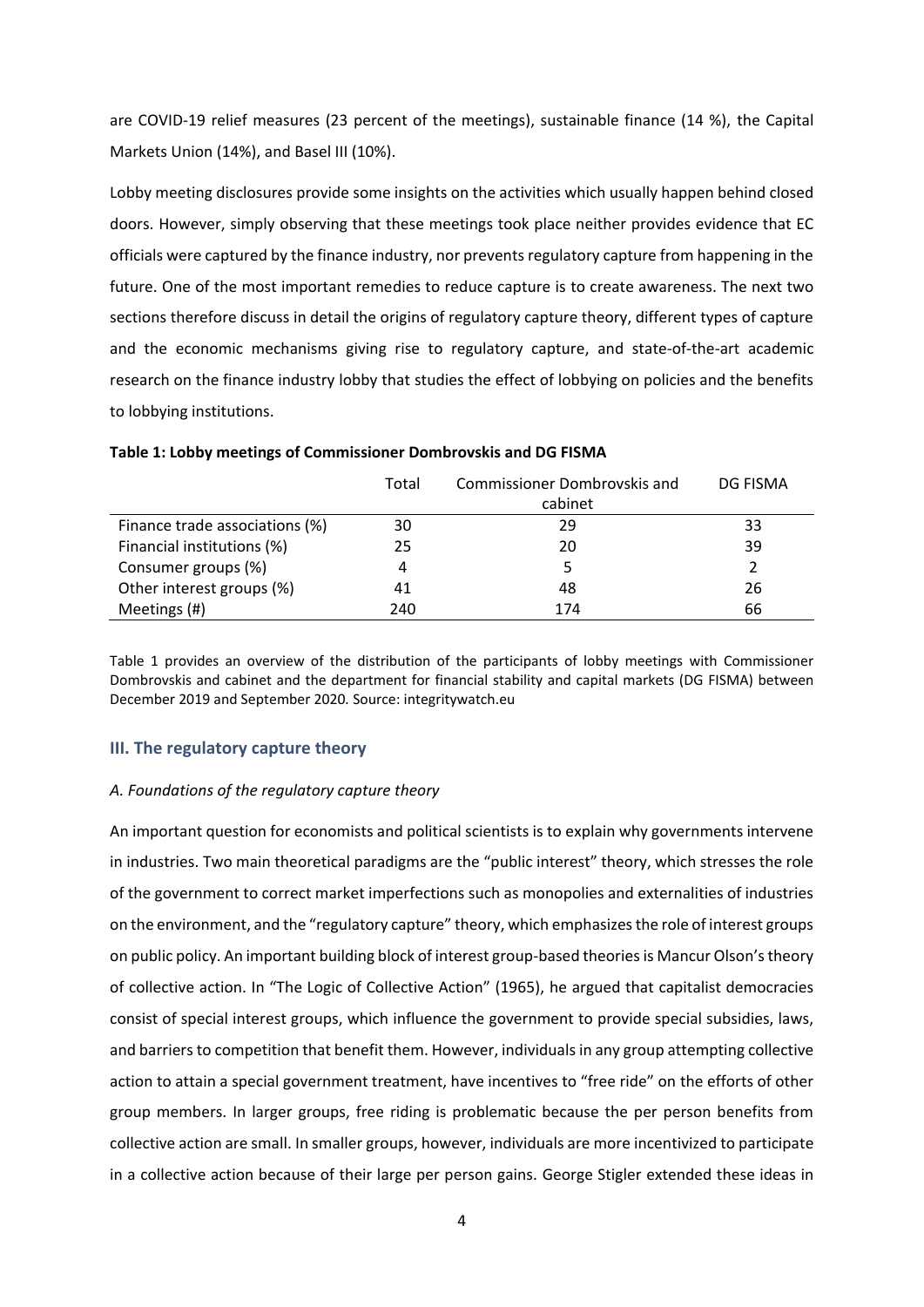his "Theory of Economic Regulation" (1972), and argued that regulation, which is presumably enacted to protect the public, will eventually be "captured" by the very industries that are supposed to be "regulated". The dispersed public, such as consumers, will face a stronger free rider problem and lose in the democratic battle from small industry coalitions. Peltzman (1976) refined and expanded Stigler's theory of regulatory capture, by arguing that regulators face both consumer and industry demands for regulation. In his model, the regulator does not blindly deliver what the industry wants but arbitrates between the interest of both consumer and industry. The resulting regulations neither perfectly protect consumers against market power, nor give full market power to the industry.

More recent theoretical models more carefully distinguished the incentives faced by legislators and their agents. Laffont and Tirole (1991), for example, studied in a principal-agency framework the conflict between a legislator (the principal) and a supervisory agency (the agent). The supervisory agency has the time and resources to discover information about the real production costs of the regulated firm but could hide this information from the legislator and obtain an information rent through colluding with the regulated firm, which results in a reduction of social welfare.<sup>2</sup> Another branch of the theoretical literature studies the channels how lobbying interest groups could influence public policy. Interests groups may use resources such as campaign contributions to 'buy' favorable votes (Grossman and Helpman 1994, 2001), or transmit policy-relevant information (Austen-Smith and Wright 1992).

#### *B. Economic mechanisms enabling regulatory capture*

One strand of the academic literature analyzes the incentives of regulators and supervisors that could exacerbate regulatory capture problems. One important cause of regulatory capture are *quid-pro-quo*  arrangements between government officials and the finance industry. One example are campaign contributions supporting the election of a specific party or politician. Another example are career opportunities in the financial sector after the end of the term of a politician or supervisor. These *revolving doors* of public employees between the official and private sector could incentivize public employees to soften their regulatory stance owing to the prospect of future lucrative employment in the private sector (Eckert 1981).<sup>3</sup> Another, more subtle way of capture is through *cultural capture*. People are not only motivated by monetary incentives but are also willing to exert when they are able to identify themselves with the values and the culture of an industry. The finance industry could influence supervisors (Kwak 2014) and even academic economists (Zingales 2013) if they share the

 $<sup>2</sup>$  dal Bó (2006) provides an excellent overview of the theoretical models of the regulatory capture theory, their</sup> merits, and limitations.

 $3$  An alternative revolving doors theory is that supervisors are hired by the financial sector primarily for their expertise, which gives them greater incentive to invest in their industry qualifications (Bar-Isaac and Shapiro, 2011).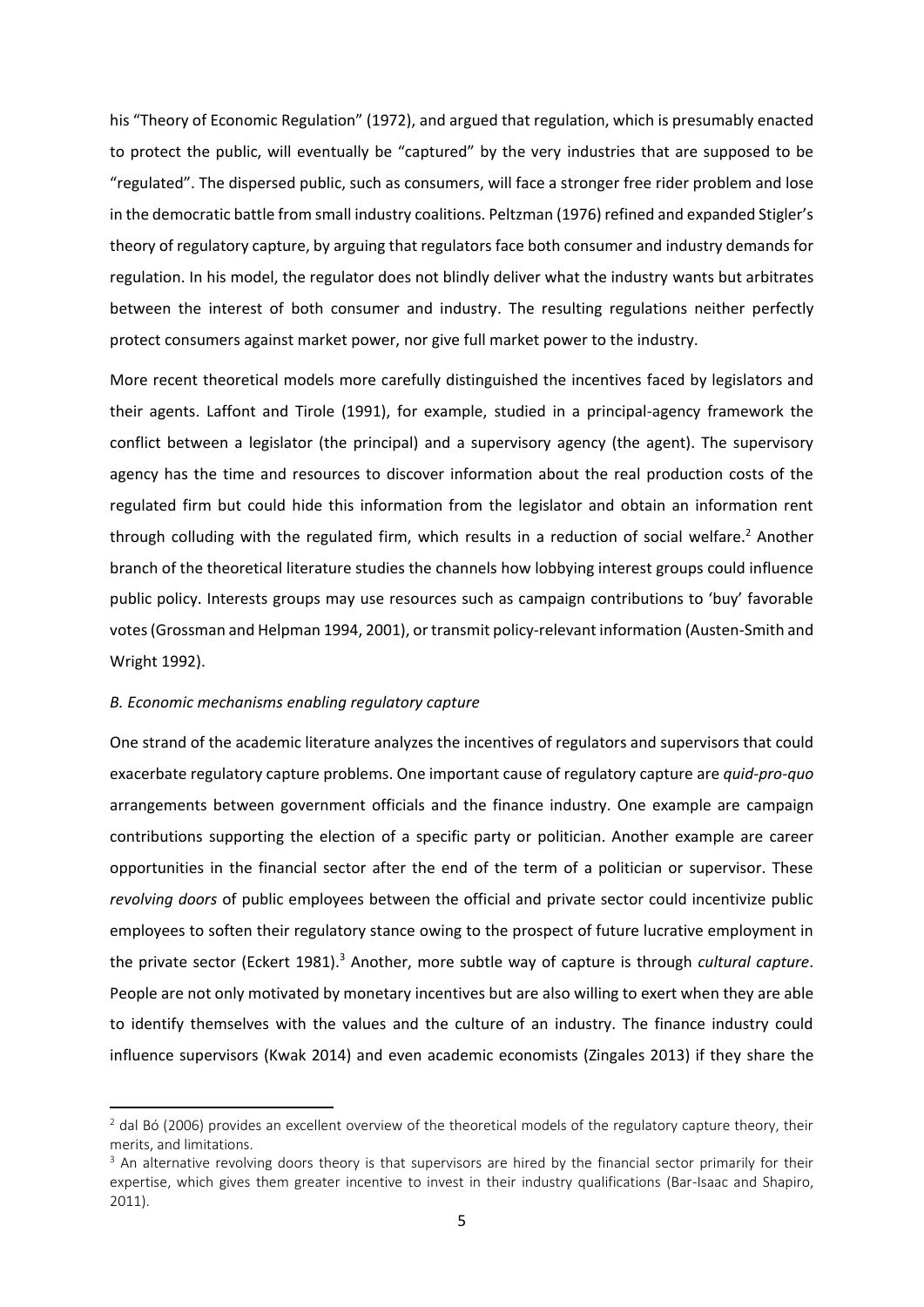same values or social networks with financial institutions. Here, the problem is not that government officials are offered quid-pro-quo benefits, but rather that their decision-making becomes biased towards the worldview of financial lobby groups, which may also be perceived as coinciding with public interests. This is problematic if financial interest groups have specific important expertise on the issue (Ramanna 2015).

#### **IV. Recent academic evidence**

Academic studies on regulatory capture could provide deeper insights under which circumstances regulatory capture might occur. The empirical evidence on determinants of regulatory capture is still scarce (dal Bó 2006).<sup>4</sup> This section provides a summary of four recent studies (Adams and Mosk 2020), (Biguri and Stahl 2019), (Schneider et al. 2019), and (Lambert 2020). The first two papers study regulatory capture in the legislative process in the US and the EU, while the last two papers study regulatory capture in bank supervision, exemplifying that capture could emerge in different policy environments.

#### *Evidence from trade association letters to Congress*

In a recent study, Adams and Mosk (2020) examine the influence of the finance industry on the legislative process. One important challenge to study the link between lobbying activities and legislative outcomes is that one typically does not know if the lobbyists are for or against the passage of a bill. This makes it difficult to connect amounts invested in lobbying with specific outcomes. The paper exploits letters from finance trade associations circumvent this measurement problem. In these letters, trade associations express their policy positions on specific bills, allowing to link trade association campaign contributions to the legislative outcomes they publicly support or oppose. Trade associations are important players in the lobby effort of the finance industry. They account for 41 percent of the industry's total campaign contributions and for 36 percent of the total industry lobby expenditures and their members individually and jointly account for a large part of industry members and assets. When one considers, for example, that members of the American Banking Association (ABA), the banking industry's largest trade association, hold 95 percent of the banking industry's assets, it is not farfetched to conclude that ABA letters to Congress express the aggregated positions of the banking industry.

Trade association associations could attempt to influence various stages of the legislative process. To illustrate the legislative stages at which campaign contributions could, in theory, affect the behavior of Congress members, Figure 1 provides a timeline of the legislative process in the context of the Home

<sup>&</sup>lt;sup>4</sup> dal Bó (2006) provides an overview of the empirical literature on capture and policy outcomes, revolving doors, and the influence of consumer advocacy groups.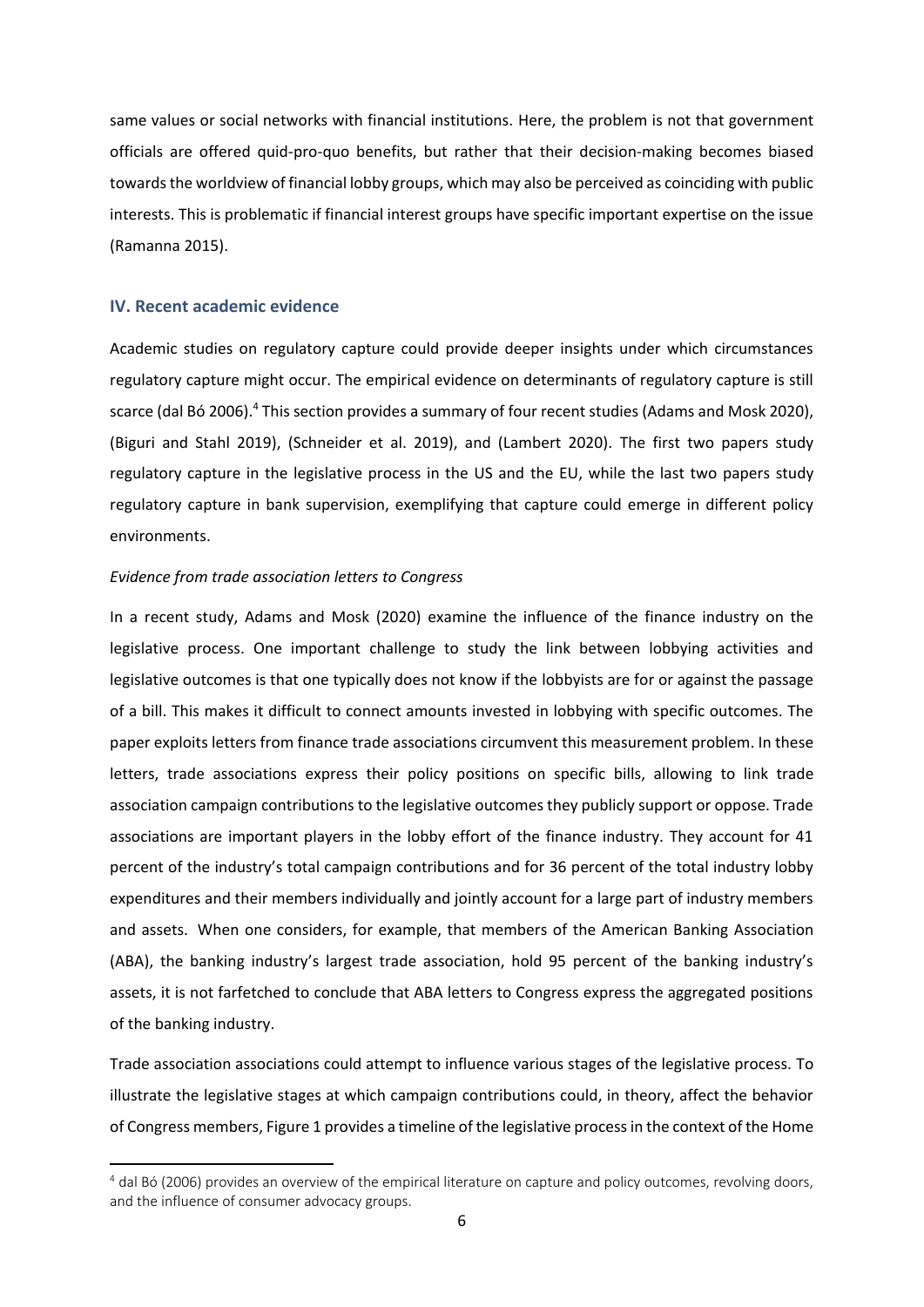Buyers Assistance Act. Representative French Hill from Arkansas introduced the bill on July 23<sup>rd</sup> 2015 with the objective of delaying the enforcement of mortgage disclosure requirements by the Consumer Financial Protection Bureau. After its introduction, the bill was referred to the Financial Services Committee for consideration. The committee discussed the bill in a mark-up session, voted in favor of the bill and reported the bill to the House on October 1<sup>st</sup>. The full House debated the bill and passed the bill in a roll call vote on October  $7<sup>th</sup>$  with 303 Yea votes against 121 Nay votes. But the bill did not pass the Senate.<sup>5</sup> As Figure 1 illustrates, measurable Congress member behavior that could be subject to influence from the industry occur in the introduction phase, during which bills are "sponsored" or "co-sponsored" by Congress members, in the "committee phase", during which committee member make amendments and vote on the motion to report the bill to the House, and in the floor phase, during which Congress members can propose amendments to and vote on bills. The paper links finance trade association campaign contributions and 631 letters from the 10 largest financial sector trade associations to Congress(wo)men behavior referring to 581 bills scheduled for consideration in Congress over the period 1999 to 2018. The letters express the positions of the trade association or group explicitly and prominently, usually in the subject or first paragraph, for example "I am writing on behalf of the Credit Union National Association (CUNA) to express our support for H.R.3758, the Senior Safe Act of 2017".

Studying the relationship between campaign contributions and legislative behavior comes with several empirical challenges. The most important one is that campaign contributions may affect a Congresswoman's or Congressman's behavior, whose pro- (or anti-) finance ideology may also affect the amount of campaign contributions she or he gets from the financial industry (reverse causality). For example, 55 percent of Representative Blaine Luetkemeyer's contributions to his 2016 campaign came from the finance sector. But this may be because Luetkemeyer's family owns a community bank and he has been a long-term supporter of community banks, not because the industry has a desire to affect his behavior. This study addresses this challenge by investigating whether changes in campaign contributions over time predict their legislative behavior aligned with the interests of the financial industry. Instead of comparing Congress members with small and large contributions from the financial sector (which is potentially driven by the ideology of the Congresswoman or Congressman), this strategy follows individual Congress members over time. Since ideology is often assumed to be constant over time, this strategy reduces reverse causality concerns. The paper finds that an increase in trade association campaign contributions to the same Congress member, increases the likelihood of introducing bills and voting in line with the positions of finance trade association. A one-standard

<sup>5</sup> A more elaborate explanation of the legislative process is available on the House website: https://www.house.gov/the-house-explained/the-legislative-process.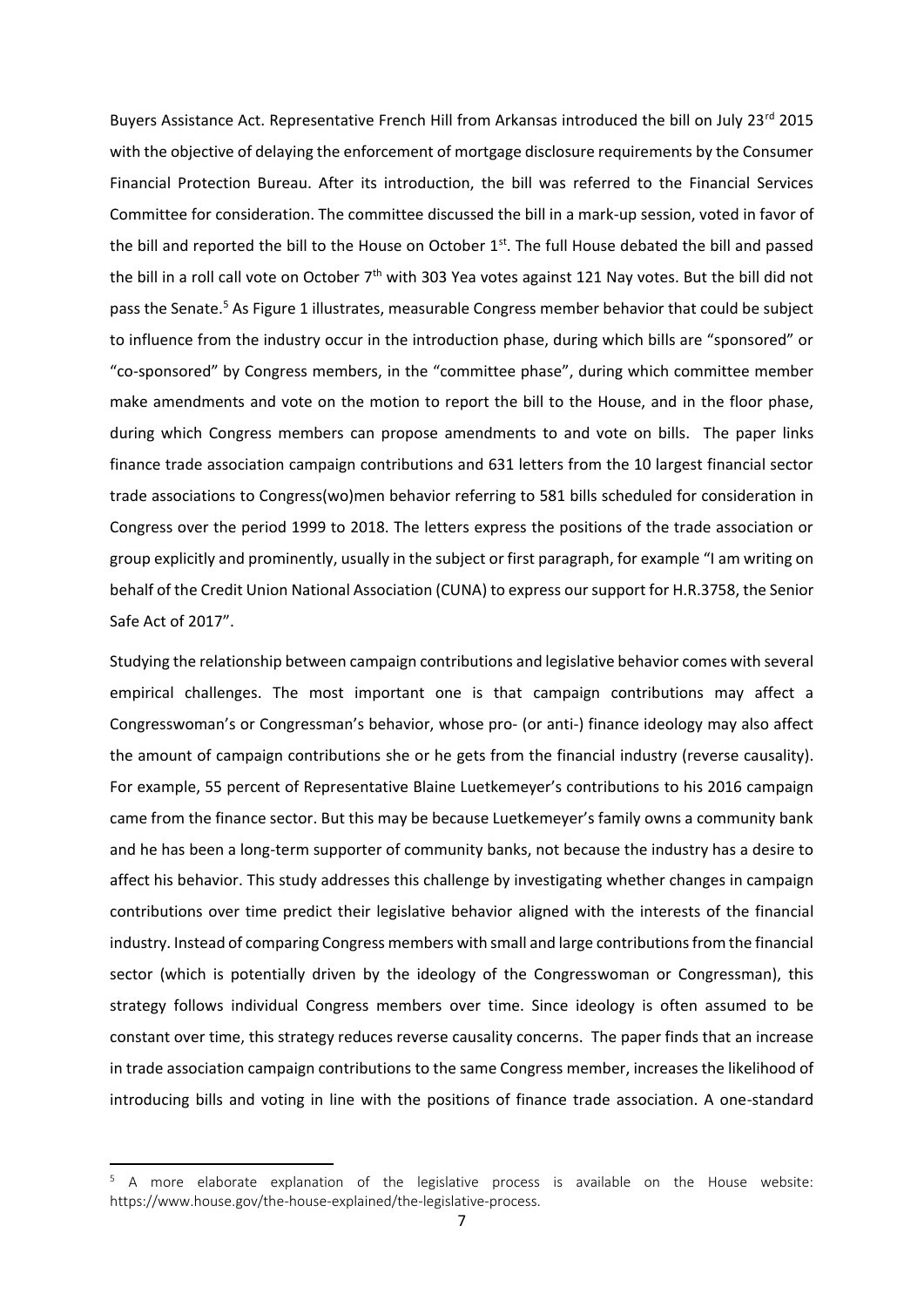deviation increase in contributions is associated with a 1.8 percentage point increase in the probability of voting for the passage of a trade association supported bill.

#### **Figure 1: The legislative process**



Figure 1 (adapted from Adams and Mosk 2020) shows the timeline with the key legislative dates of the Home Buyers Assistance Act (H.R.3192, 114th Congress), a bill introduced to prohibit enforcement of home mortgage disclosure requirements.

One of the main contributions of the paper is that it studies the effect of campaign contributions over the entire legislative process (see Figure 1), while the existing literature usually only studies the effect of campaign contributions on the passage vote.<sup>6</sup> The evidence on the influence of campaign contributions on voting appears mixed. Some studies find a positive relationship between contributions and voting, in line with the regulatory capture theory, while others find no or even a negative relationship. One explanation for these mixed results is that the influence of contributions is most likely to occur earlier in the legislative process, in the drafting phase of the bill in congressional committees, where less visible actions are taken to kill bills quietly or to include important amendments for the industry. To study the influence of trade association in the early stages of the legislative process, the paper collects information on the 'original co-sponsors' – the congress members that introduce the bill – and the votes on the bill in congressional committees, such as the Financial Services Committee. The results suggest that a focus on voting alone does not fully capture the industry's influence on the legislative process. Congress members experiencing an increase in trade association campaign contributions are more likely to introduce bills and vote for bills in the congressional committee that are supported by finance trade associations. Campaign contributions thus influence actions of congress members at every stage of the legislative process, from the initial sponsoring of a bill through the amendment process to the passage of the bill after a vote.

 $6$  Ansolabehere et al. (2003) provide an overview of this literature on campaign contributions.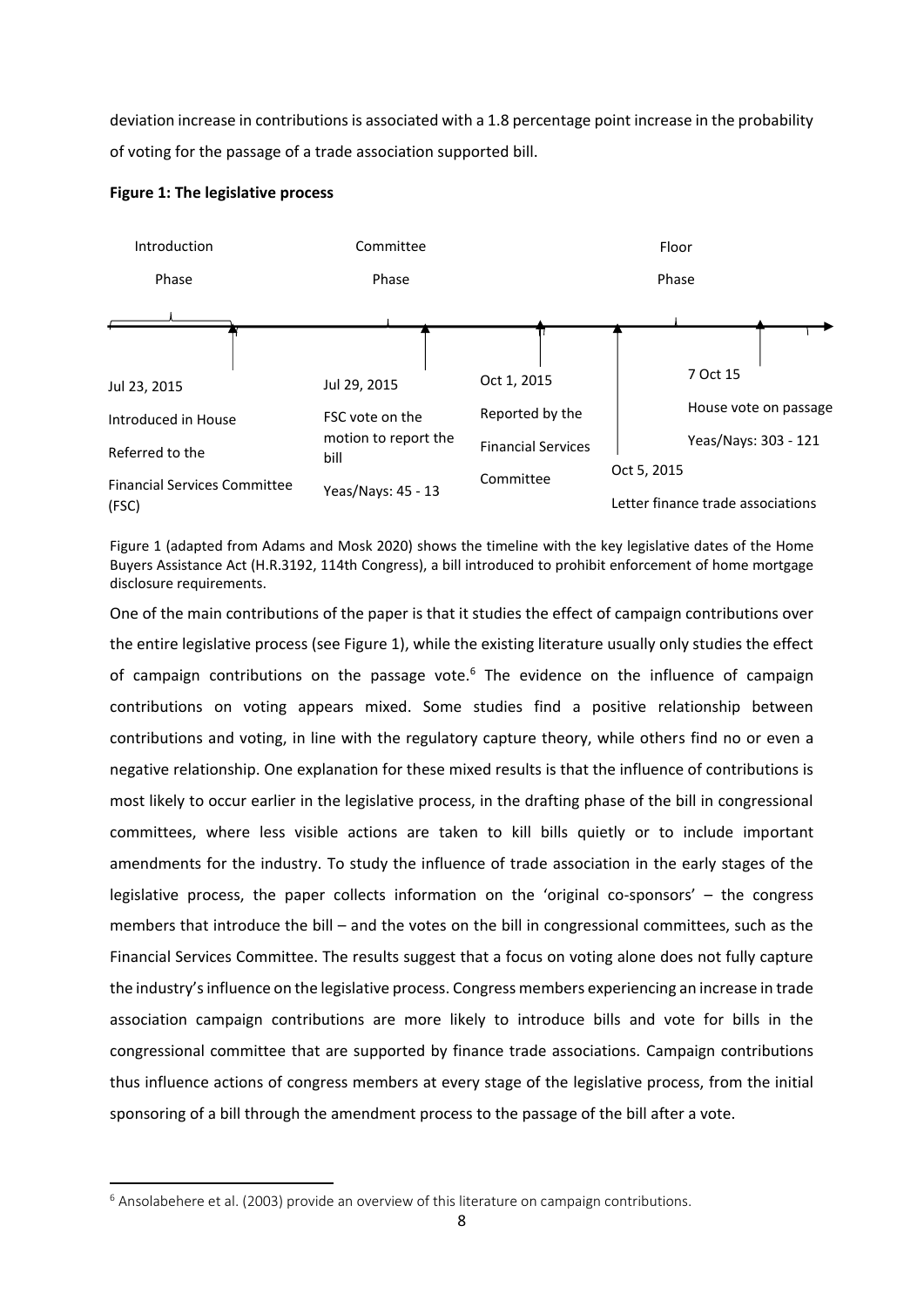The final part of the paper studies the effect of the appointment of Congress members to the Financial Services Committee on legislative behavior. The Financial Services Committee of the House of Representatives oversees the US housing and financial services sector and is therefore one of the most important congressional committees for the industry. The appointment of a Congress member is associated with a strong increase in finance industry campaign contributions and lobbying. Figure 2 shows that the legislative behavior of Congress members in the two years before their appointment to the Financial Services Committee are not significantly different from the behavior of other Congress members. However, after their appointment to the Financial Services Committee, these Congress members more likely introduce bills in line with the positions of finance trade associations. These findings are in line with the view that contributions rather buy access to committee members, than votes. Financial services committee members are less likely to introduce legislation supported by consumer groups, suggesting that Congress members tilt their bill-sponsoring activity towards bills supported by trade associations and away from bills supported by consumer groups.





Figure 2 (adapted from Adams and Mosk 2020) shows the likelihood that Congress members introduce new bills in line with the interests of finance trade associations t(-2) and t(-1) years before the appointment to the Financial Services Committee and t(1), t(2), t(>2) years after the appointment, compared with the legislative behavior of Congress members which have not been appointed to the Financial Services Committee. The figure shows that the likelihood of introducing legislation in line with the preferences of finance trade association increase after the appointment of a Congress member to the Financial Services Committee.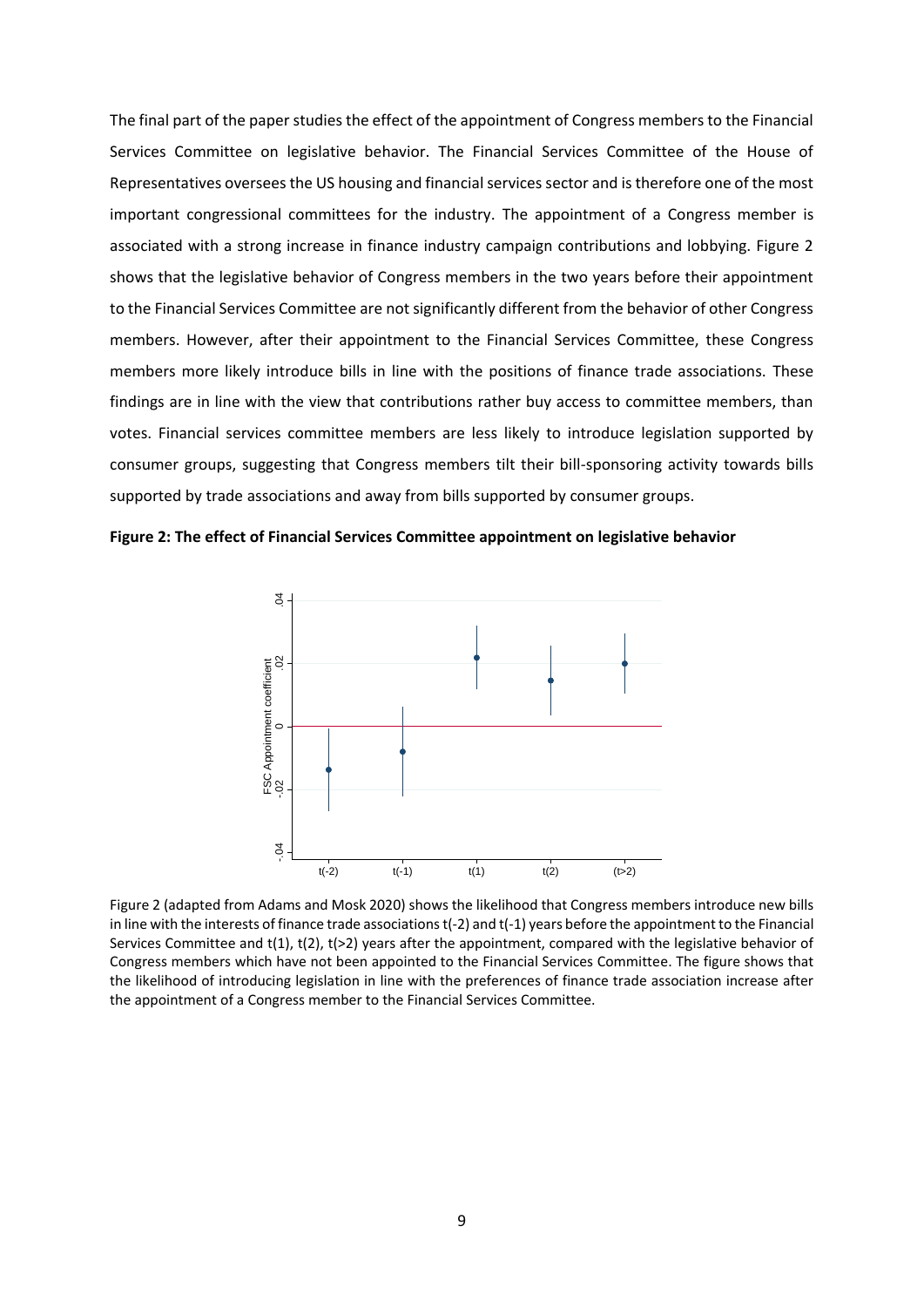#### *Evidence from meetings of US companies with the European Commission*

Biguri and Stahl (2020) exploit the European Commission (EC) meeting database and focus on meetings between large US corporations with policymakers to measure direct cross-border access. They firstly quantify the value of political access by examining the stock returns around the date of the meeting with the policymaker. They show that meetings with Commissioners are associated with about 0.5 to 0.8 percent abnormal returns following the encounter, suggesting that these firms benefit from meeting policymakers. There are several channels through which meetings with EC officials could add value to US firms. The paper finds that US firms with an EC meeting are more likely to get a favorable merger approval decision than US firms without such a meeting. The likelihood of an unconditional approval of a merger is about 20 to 30% higher for firms with political access. A second channel they investigate is whether access to EC officials could bring tax benefits to the firm. They find that the firm's sensitivity to the EU tax environment, measured by the number of subsidiaries of the firm in EU tax havens, is a strong predictor of meetings with the EC.

#### *Evidence from bank stress tests*

After the financial crises, "stress tests" became one of the standard instruments in the toolbox of bank supervisors to assess the health of the banking system. Some analysts suspected that one of the first stress tests of the European Banking Authority was too lenient, which raises the question whether supervisors were captured by large banks which had large interests to pass the test. Schneider et al. (2019) investigate this question empirically by comparing the effects of Federal Reserve stress tests across banks, focusing on differences between banks that are most likely to be able to influence regulatory decisions and less influential banks. They use three metrics to capture the potential influence of banks on their regulators: an indicator for the largest six bank holding companies, an indicator for banks with executive officers who have held a senior positions at bank regulators, and the sum of political contributions made by banks to political candidates over the past two congressional election cycles. The regulatory capture theory would predict that regulatory or political connections help firms gain favoritism, which might lead to more leniency under the tests. The authors find little evidence that banks, which are well connected to regulators, are less affected by the stress tests, although they are less likely to fail the stress tests. Campaign contributions are not correlated with any stress test outcome. These results are thus more consistent with a public interest view of regulation than regulatory capture.

#### *Evidence from enforcement actions*

Lambert (2018) analyzes the relationship between bank lobbying and supervisory enforcement. Supervisory enforcement actions are initiated when supervisors identify managerial or financial problems during their bank examination that aims to restore the stability of the institution. Examples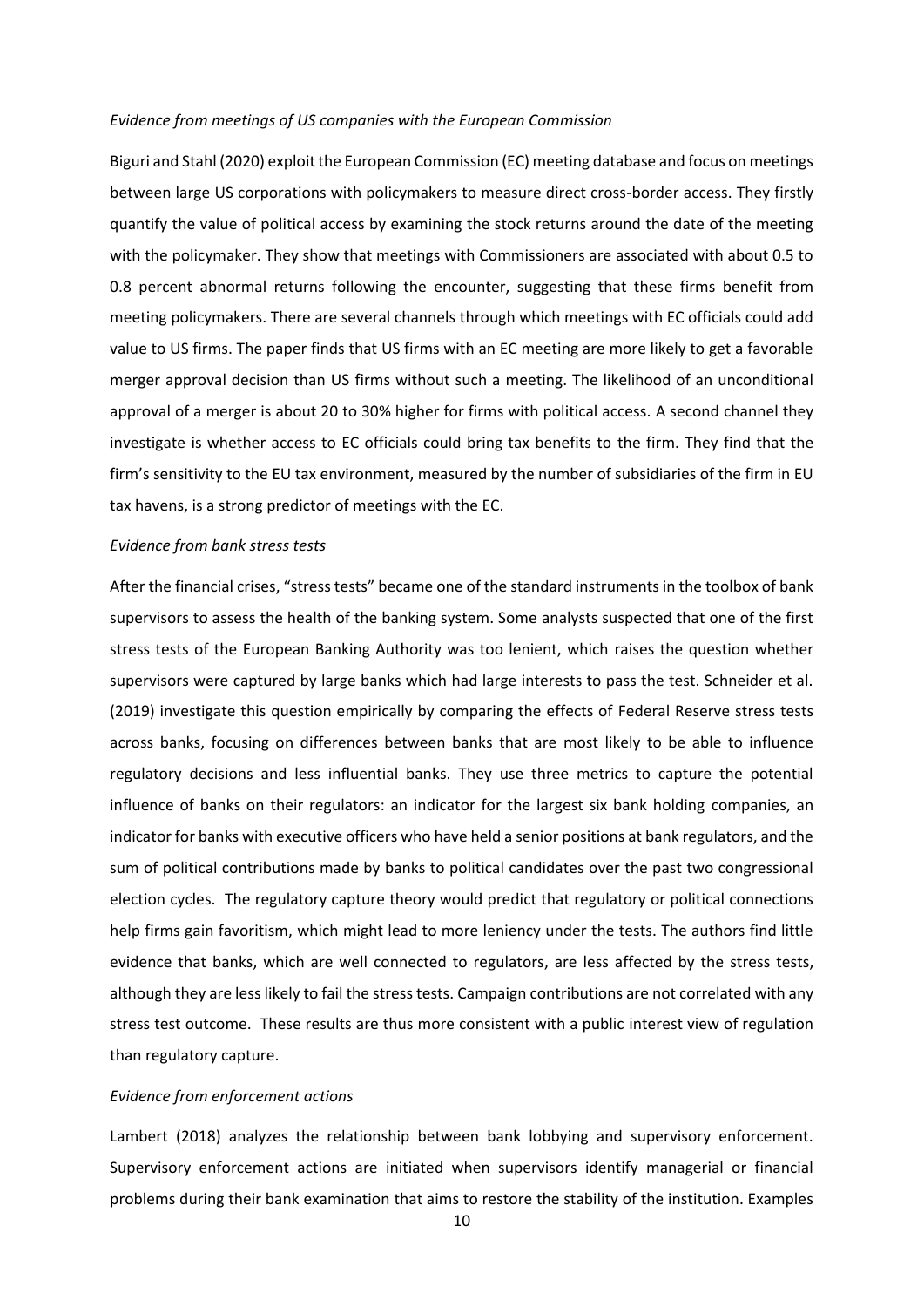of enforcement actions are monetary penalties or interventions in the management of the bank. Supervisors, however, have substantial discretion to choose which type of enforcement actions they impose. The main result of the paper is that lobbying banks have a 44.7 percent lower change of a severe enforcement action, and one additional year of lobbying experience reduces this probability by 11.4 percentage points. One explanation for this result is regulatory capture, while the alternative explanation is that lobbying efforts of the bank transmit useful information to supervisors. Further results show that lobbying banks took more risks and expanded their portfolio more aggressively in the run up of the financial crisis, consistent with the regulatory capture explanation.

Table 2 provides an overview of the four papers discussed. The papers show that regulatory capture could emerge in a variety of institutions and policy areas. However, the fact that Schneider et al. (2019) find little evidence that either political or regulatory connections affect the outcome of stress tests shows that regulatory capture is not ubiquitous. These studies help to identify situations in which the risk of regulatory capture is more substantial. To identify these situations outside of these case studies, one could ask two specific questions: (1) What are the incentives of government officials to behave in line with the interests of the finance industry? and (2) Has the finance industry policy relevant information or expertise, which is not present at other interest groups or the government institution itself? In an environment in which policymakers have incentives to behave in line with the interests of the finance industry or in which the finance industry has an information monopoly, it is important that policymakers are aware of regulatory capture and take measures to mitigate the risks of capture.

| Paper                   | Policy area                  | Institution                | Capture?   |
|-------------------------|------------------------------|----------------------------|------------|
| Adams and Mosk (2020)   | Financial regulation         | Congress                   | YES        |
| Biguri and Stahl (2019) | Competition / Tax regulation | <b>European Commission</b> | <b>YES</b> |
| Schneider et al. (2019) | Stress tests                 | <b>Federal Reserve</b>     | NO.        |
| Lambert (2018)          | <b>Enforcement actions</b>   | Supervisory agencies       | YES        |

| Table 2: Evidence on regulatory capture |  |  |
|-----------------------------------------|--|--|
|-----------------------------------------|--|--|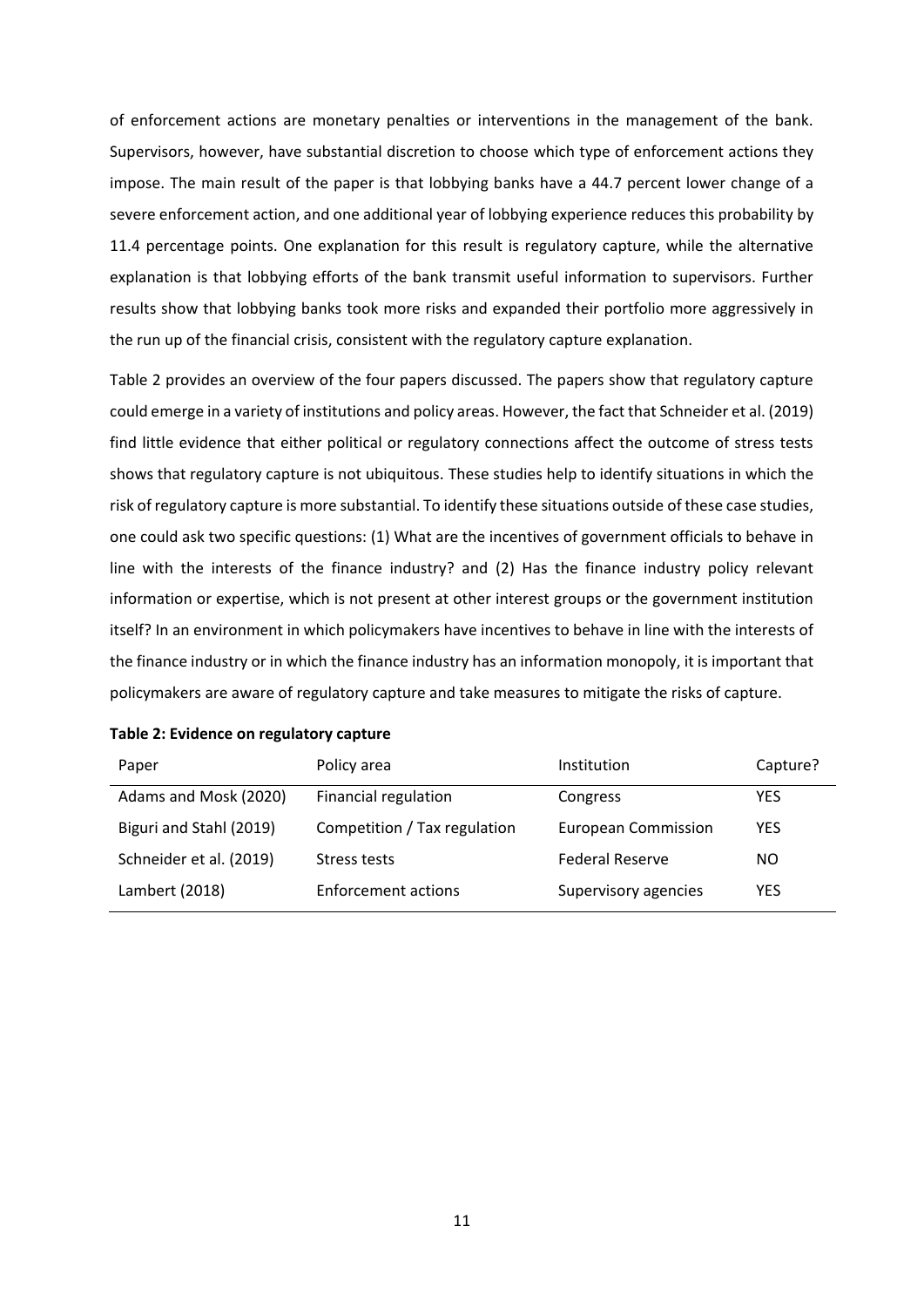#### **V. Measures to prevent regulatory capture**

How could policymakers prevent regulatory capture, but retain the benefits of the sector expertise in policy decisions? A blunt policy measure to prevent regulatory capture is to forbit any communication between the financial sector and policymakers. However, a communication ban would throw the baby out with the bathwater. Policymakers should benefit from the expert knowledge of the sector, but implement measures that prevent regulatory capture. This final section discusses three specific policies: transparency, diverse expert opinions, and policies reducing quid-pro-quo opportunities.

#### **1. Transparency**

One finding discussed in the previous section is that trade associations often attempt to influence new regulation over the entire legislative process, in particular in the legislative drafting phase. The EC meeting data shows that trade associations frequently discuss current legislative proposals, such as the Capital Markets Union, with EC officials. While the EU transparency register and lobby meeting disclosures are a step forward, they do not reveal the positions or proposals of the lobbyist and whether they have been implemented. One proposal (Transparency International 2015) is to introduce a "legislative footprint", which tracks and summarizes external input and contact between lobbyists and public officials/representatives for all legislative proposals, and other decision-making processes. In Latvia, for example, any draft law that comes before the Latvian parliament should enclose a list with all consultations that have been held while preparing the draft law. Ideally, the footprint also includes all versions and changes/amendments allowing and the comments of specific interest groups in the legislative process, allowing to study the influence of interest groups on the final version of the law.<sup>7</sup> Although the role of money in politics in the US is infamous, the country has at the same time strong lobby and campaign finance regulation, requiring disclosure of all political gifts above 200 dollars, and a lobby registry, requiring lobbying organizations to quarterly report their lobby expenses, lobby issues, target institutions or agencies and names of the lobbyists. This level of transparency allows to link lobby spending on a specific issue to lobbyists and clients and therefore to study the link between lobbying and outcomes (e.g. Lambert 2018). More transparency on lobbying activities in the EU (e.g. expenses, clients, issues) and a clear overview on the external input in the decision-making processes provide more possibilities for journalists and researchers to investigate the connection between lobbying and policy outcomes, and increases the accountability of public officials.

<sup>&</sup>lt;sup>7</sup> In the US, regulatory agencies disclose all comments from public consultations on bureaucratic rules. Yackee and Yackee (2006) analyze over 30 US bureaucratic rules and almost 1,700 comments over the period of 1994 to 2001, and show that business commenters, but not non-business commenters, hold important influence over the content of final rules.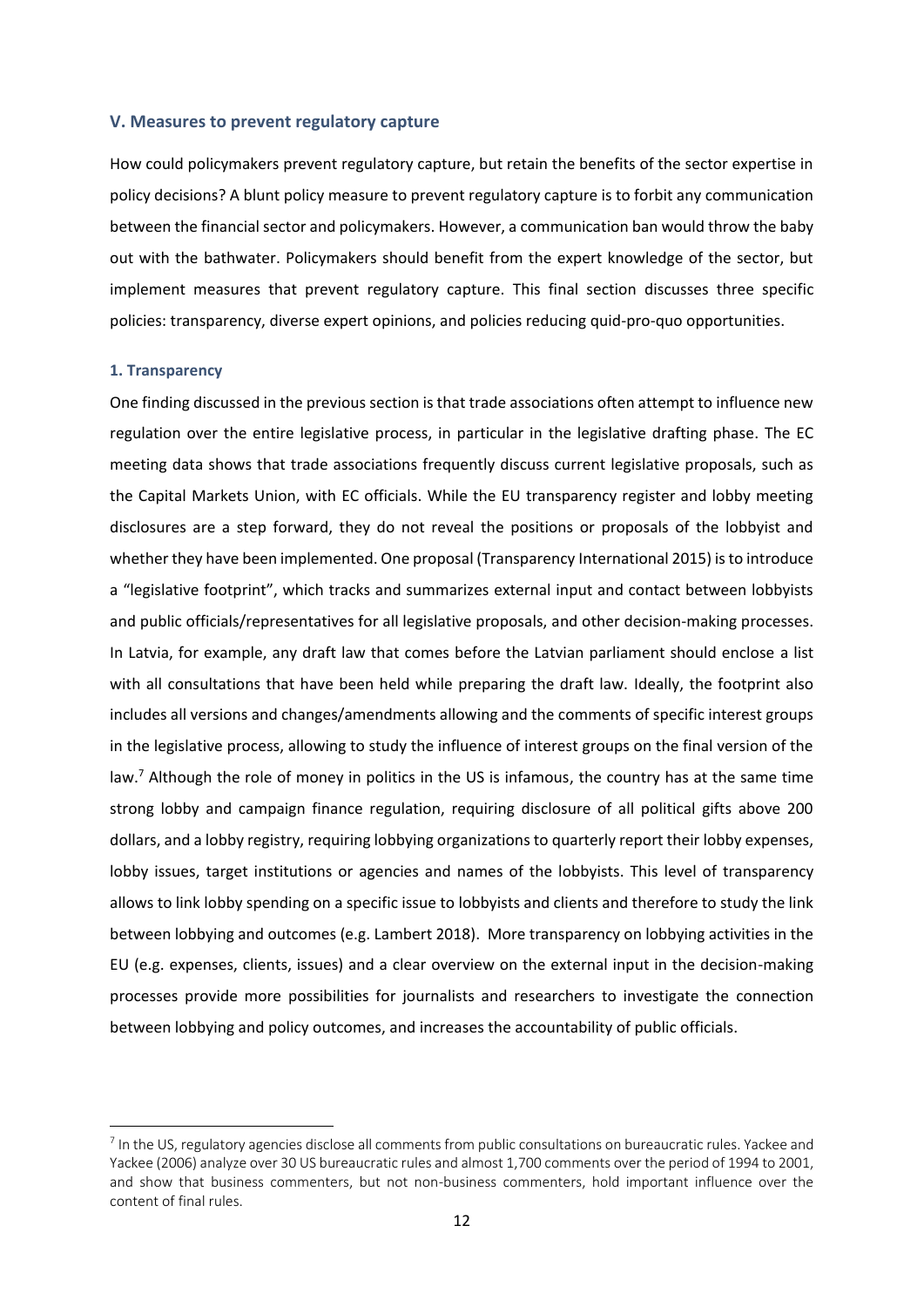#### **2. Diverse expert opinions**

It is difficult to provide empirical evidence of *intellectual capture*. One must disentangle the effect of finance industry informational lobbying efforts from the personal beliefs and knowledge of the public official. However, in practice, it is relatively straightforward to identify policy areas in which intellectual capture form a larger risk. For highly technical policy areas which are not covered by the media, financial institutions have large stakes and a monopoly on policy specific knowledge (e.g. the tax deductibility of CoCo's). One remedy during the policy process, as policymaker, is to organize balanced groups with experts from the finance industry, from academia, from independent think tanks and from civil organizations, such as consumer groups and labor unions. Another tool is to precisely document the original proposal, the positions of the industry, and the changes in the documents, to clearly track the influence by different interest groups on the final document.

#### **3. Policies reducing quid-pro-quo opportunities**

Two main quid-pro-quo mechanisms are campaign contributions and career opportunities in the finance industry (revolving doors). Campaign contributions provide strong incentives in the US because individual politicians must raise their own campaign budget, while campaign financing in Europe is primarily organized at the party level, which reduces the risk that individual politicians are captured by the finance industry. Therefore, this White Paper focuses on European regulation that must prevent revolving door incentives. In the EU, Commissioners, when they leave office, must abide an 18-month notification period in which they require commission authorization for any new job, and they are also banned for 18 months from lobbying the Commission. The most senior EU officials are prohibited for 12 months to engage in lobbying activities on matters for which they were responsible during the last three years in their service. In addition, the EU "Code of Conduct for high-level European Central Bank Officials" requires "comprehensive and formal processes" that prevent conflicts of interest, including the possibility of "cooling off" periods of up to two years. However, contracting agents (25 percent of the Commission workforce) are largely excluded from these rules. Therefore, each EU institution should assess which job roles decide on important issues for the finance industry (from new regulation to enforcement actions) and how future career concerns could influence these decisions. If future career concerns could potentially corrupt decision-making, institutions should implement cooling-off periods for these employees in order to prevent conflicts of interest.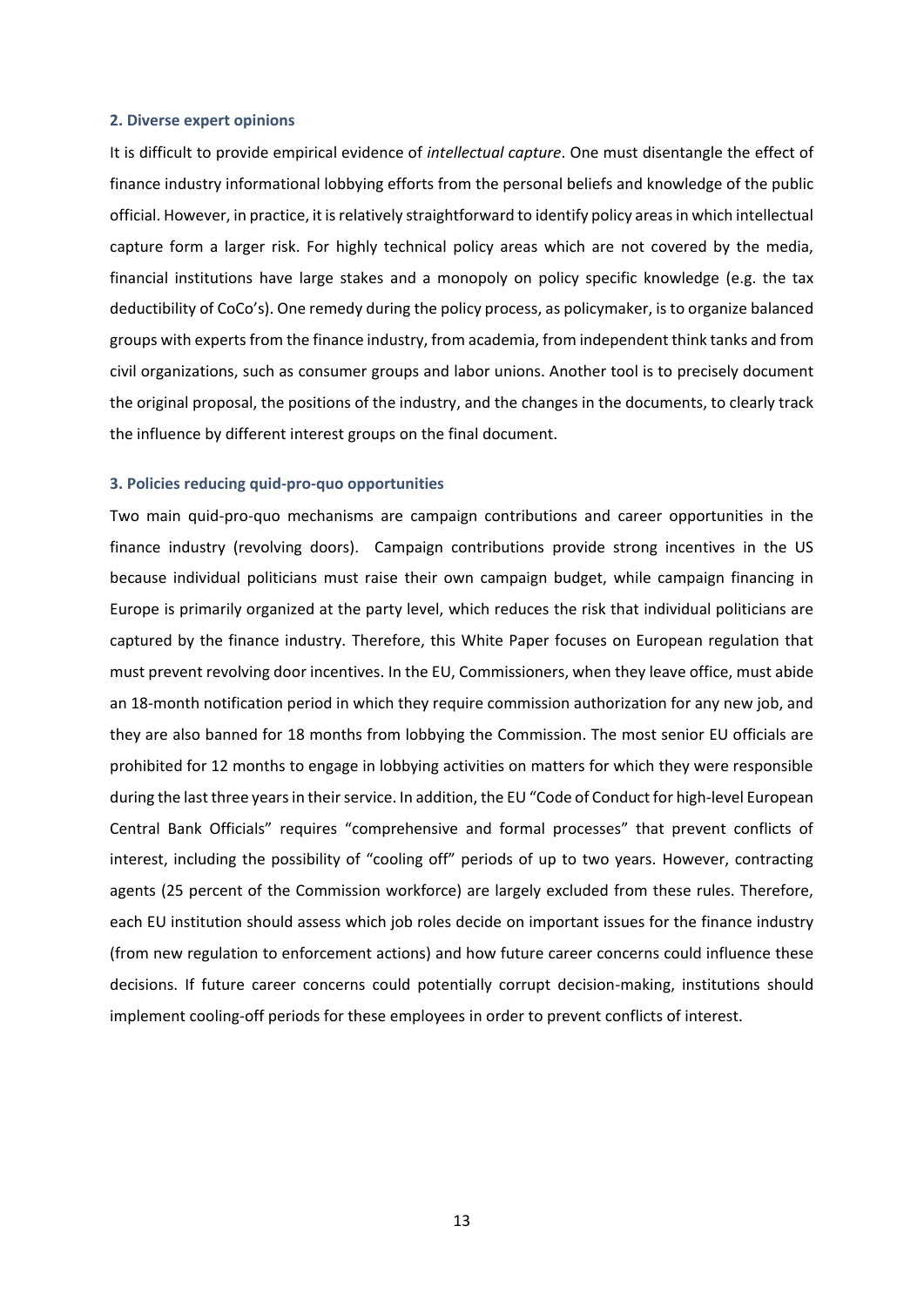#### **References**

Adams, R. and T. Mosk, 2020, Financing legislators, Working paper.

Admati, A., 2016, It Takes a Village to Maintain a Dangerous Financial System Transparency International, 2015, Lifting the lid on lobbying, [https://lobbywatch.nl/wp](https://lobbywatch.nl/wp-content/uploads/2016/12/Lifting-the-Lid-on-Lobbying-Enhancing-Trust-in-Public-Decision-making-in-the-Netherlands.pdf)[content/uploads/2016/12/Lifting-the-Lid-on-Lobbying-Enhancing-Trust-in-Public-Decision-making-in](https://lobbywatch.nl/wp-content/uploads/2016/12/Lifting-the-Lid-on-Lobbying-Enhancing-Trust-in-Public-Decision-making-in-the-Netherlands.pdf)[the-Netherlands.pdf.](https://lobbywatch.nl/wp-content/uploads/2016/12/Lifting-the-Lid-on-Lobbying-Enhancing-Trust-in-Public-Decision-making-in-the-Netherlands.pdf)

Ansolabehere, S., J. de Figueiredo, J. Snyder, 2003, Why is there so little money in U.S. politics?, *Journal of Economic Perspectives*, 17, 105-130.

Austen-Smith, D. and J. R. Wright, 1992, Competitive lobbying for a legislator's vote, *Social Choice and Welfare* 9(3), 229–257.

Bar-Isaac, H., and J. Shapiro, 2011, Credit ratings accuracy and analyst incentives, *American Economic Review Papers and Proceedings* 101, 120–124.

Biguri, K., J. Stahl, 2020, Who pays a visit to Brussels? The firm value of cross-border political access to European Commissioners, Working paper.

dal Bó, Ernesto, 2006, Regulatory Capture: A Review, *Oxford Review of Economic Policy* 22, 203–225.

de Figueiredo, J. and B. Richter, 2013, Advancing the Empirical Research on Lobbying, Working Paper.

Eckert, R. D., 1981, The life cycle of regulatory commissioners, *Journal of Law and Economics* 24, 113– 120.

Grossman, G. and E. Helpman, 1994, Protection for Sale, *American Economic Review* 84(4), 833–50.

Grossman, G.M. and E. Helpman, 2001, *Special Interest Politics*. Cambridge, MA: MIT Press.

Kwak, J., 2013, Cultural Capture and the Financial Crisis. In D. Carpenter & D. Moss (Eds.), *Preventing Capture: Special Interest Influence in Legislation, and How To Limit It*. Cambridge University Press, Cambridge

Laffont, J. and J. Tirole, 1991, The Politics of Government Decision-Making: A Theory of Regulatory Capture, *Quarterly Journal of Economics* 106, 1089–1127.

Lambert, T., 2019, Lobbying on Regulatory Enforcement Actions: Evidence from U.S. Commercial and Savings Banks, *Management Science*, 65(6) 2445-2945.

Olson, M., Jr. 1965. *The Logic of Collective Action: Public Goods and the Theory of Groups. Cambridge*, MA: Harvard University Press.

Pagliari, S., 2012, Making Good Financial Regulation. Towards a Policy Response to Regulatory Capture.

Peltzman, S., 1976, Toward a more general theory of regulation. *Journal of Law and Economics*, 19: 211-40.

Ramanna, K., 2015, Thin Political Markets: The Soft Underbelly of Capitalism, *California Management Review* 57 (2) 5–19.

Schneider, T., P. Strahan, J. Yang, 2019, Bank stress testing. Public interest or regulatory capture?, Working paper.